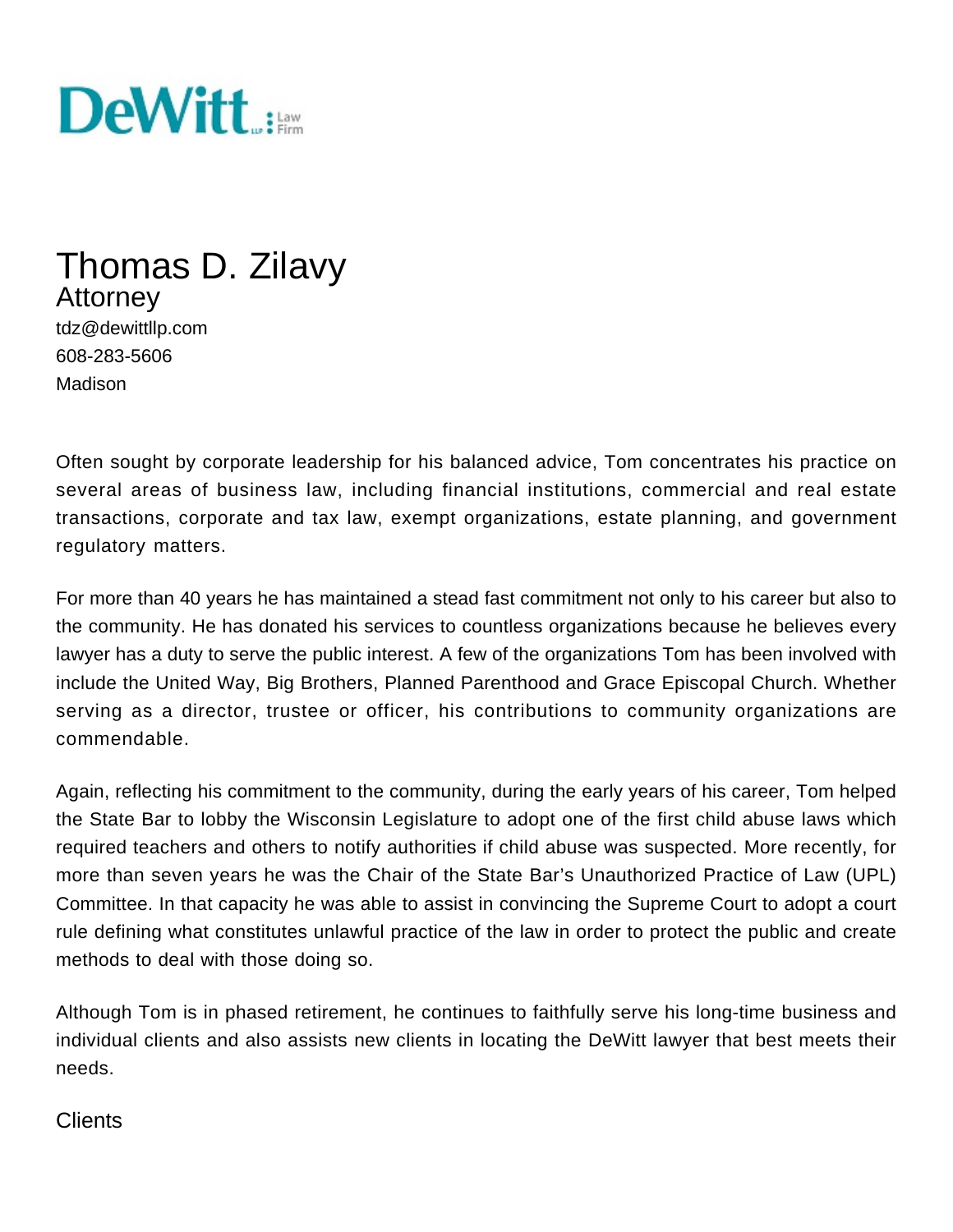Tom represents a wide variety of clients ranging from small businesses, manufacturers and international businesses to financial institutions and charitable organizations. He has also represented a fair number of individuals in connection with a variety of legal problems.

### Notable Representations

- General counsel for a large charitable foundation's representation before the IRS; tax exempt determination letters from IRS; structuring charitable gifts
- Sale and purchase of business; liquidation
- General counsel for manufacturing business with national or worldwide operations
- Commercial real estate sales and purchases
- Drafting complex commercial contracts
- Counsel to financial institutions for regulatory matters, secured lending, and trust department operations

## Articles / Presentations

Tom has published articles in Wisconsin Lawyer and given presentations to the State Bar of Wisconsin on the topic of Unauthorized Practice of Law (UPL) in Wisconsin. He has also presented numerous seminars to the State Bar of Wisconsin on the Uniform Commercial Code. For Production Credit Associations of the Midwest, he presented seminars on agricultural lending practices.

## Expertise

- [Business](/expertise/business)
- [International Law](/expertise/international-law)
- [Real Estate, Land Use & Construction](/expertise/real-estate-land-use-construction)
- [Tax & Tax Advocacy](/expertise/tax-tax-advocacy)
- [Trusts & Estates](/expertise/trusts-estates)
- Estate Planning
- Probate
- Trust Administration